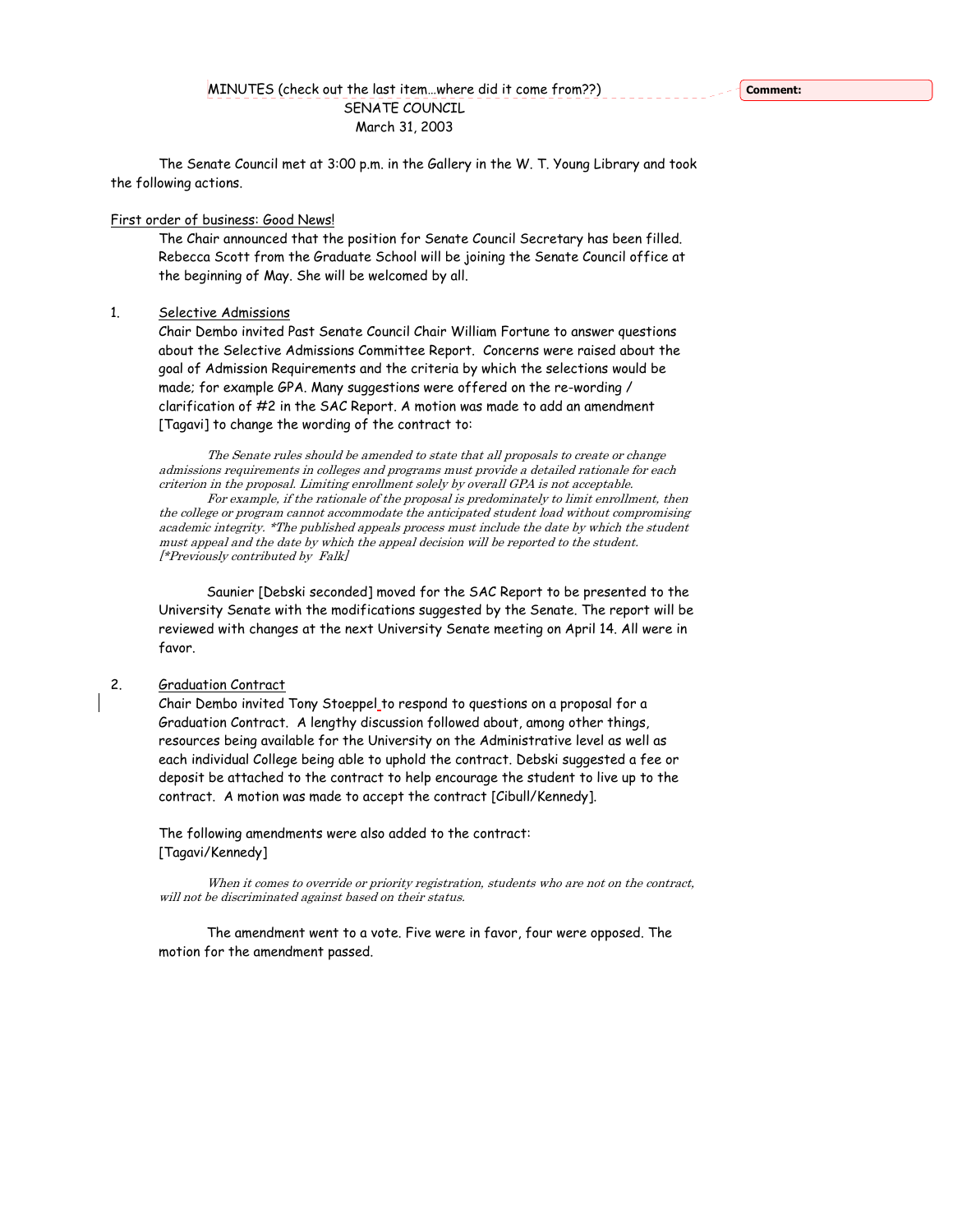#### [ Yanarella

The University Administration generally commits itself to providing adequate resources to realize the goals the Graduation Contract. As course scheduling problems contending from lack of resources in individual units integral to the grad contract become evident, the university administration commits itself to working with these units in overcoming those resource deficits.

#### [Waldhart]

…the university administration commits itself to providing needed resources to these units in overcoming those resource deficits.

The amendment went to a vote. And passed unanimously

# [Debski/Saunier]

Motioned and seconded that students should put up a nominal deposit at the signing of the contract and the money would be returned at the successful completion of the contract. If breached by the student, the deposit would not be refunded.

The amendment went to a vote. Three were in favor, five were opposed. The motion failed.

A motion was made and seconded [Cibull/Kennedy] to send the amended contract to the University Senate April 14<sup>th</sup> as an action item with positive recommendations, proposal and 2 amendments.

The motion went to a vote. All were in favor. The motion passed.

## 3. Academic Planning & Priorities

Chair Dembo invited Dr. Hahn to respond to questions on Academic Planning & Priorities. Cibull moved to table the proposal until more time had been given to review the information. Jones made a point to expedite the review process and at least move it on to the University Senate floor. Chair Dembo shared the Senates options and a motion was made not to vote or act on the proposal but discuss it at the next Senate Council meeting.

All were in favor of the motion.

so [Enid;Cibull]. All were in favor with none opposed. Huh???????

The meeting was adjourned at 5:10 p.m.